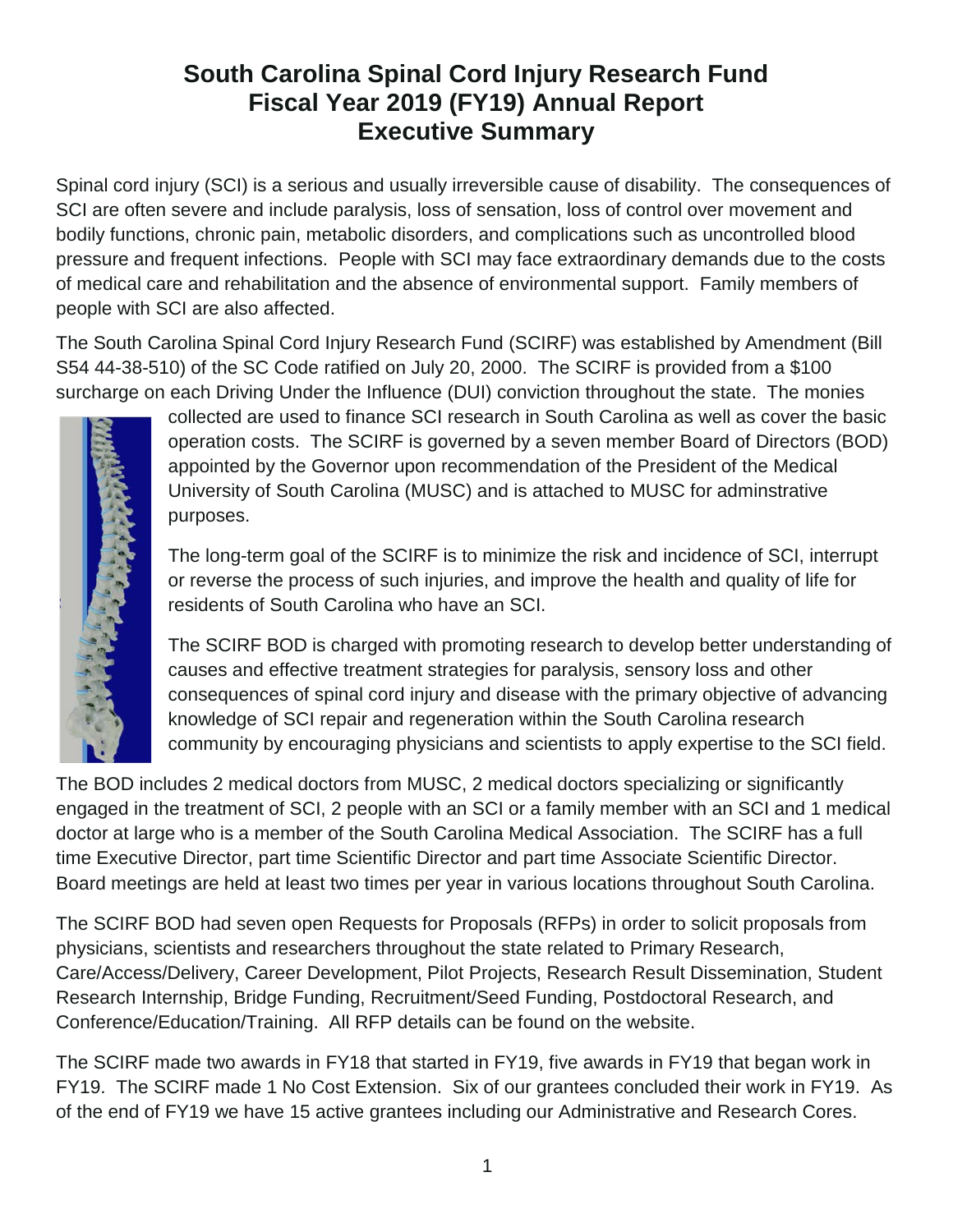The SCIRF supports a variety of research activities that include basic science, clinical, epidemiologic, rehabilitative, and translational studies. Examples of the range of research include: 1) "bench science" to identify injury and recovery mechanisms 2) animal interventions that can be translated into 3) clinical trials in humans. Before clinical trials in humans 4) participant identification must occur as well as 5) a more complete understanding of health care access and health outcomes after SCI.

SCIRF supported activities have increased the number of clinicians and scientists in South Carolina that are focused on SCI research. Surveillance and outcome research projects are currently underway that enhance our understanding of the nature and scope of issues impacting the health of those with SCI. Key findings from studies have been presented at national and international conferences, and have been widely published in scientific journals where they may be used to promote better outcomes. SCIRF funded activities have also seeded federal research grants, bringing in millions of dollars to the state of South Carolina.

The SCIRF income derived from the DUI surcharge is collected on a monthly basis. The total collections for FY19 were \$490,863.49 with an average monthly collection of \$40,905.29 which is a 14% decrease from the previous fiscal year.

We look forward to the upcoming year and are pleased to present this FY19 Annual Report.

*South Carolina Spinal Cord Injury Research Fund Catherine Leigh Graham, MEBME – Executive Director Phone: 843-614-1756 Email: [grahacat@musc.edu](mailto:grahacat@musc.edu) Website: [www.scscirf.org](http://www.scscirf.org/)*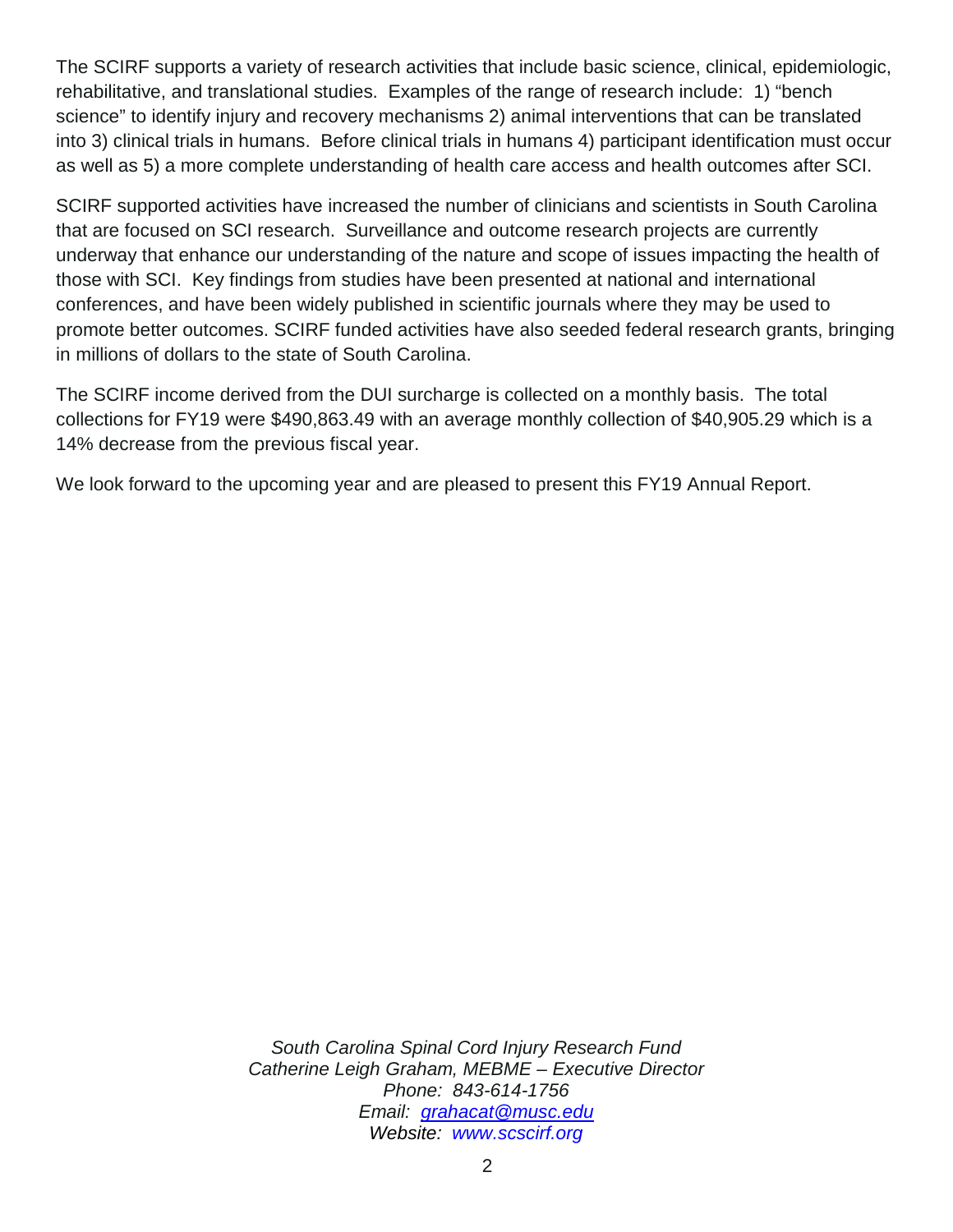# **INDEX**

|                                                | <b>Page</b>                                                                                                                                                                                              |
|------------------------------------------------|----------------------------------------------------------------------------------------------------------------------------------------------------------------------------------------------------------|
|                                                |                                                                                                                                                                                                          |
|                                                | 3                                                                                                                                                                                                        |
| Letter from Executive Director and Board Chair |                                                                                                                                                                                                          |
| Letter from Scientific Directors               |                                                                                                                                                                                                          |
|                                                |                                                                                                                                                                                                          |
|                                                |                                                                                                                                                                                                          |
|                                                | 9                                                                                                                                                                                                        |
|                                                | 11                                                                                                                                                                                                       |
|                                                | 12                                                                                                                                                                                                       |
|                                                | 13                                                                                                                                                                                                       |
|                                                | 14                                                                                                                                                                                                       |
|                                                | 15                                                                                                                                                                                                       |
|                                                | 16                                                                                                                                                                                                       |
|                                                | 19                                                                                                                                                                                                       |
|                                                | <b>Overview</b><br><b>New Awards/Extensions</b><br><b>Active Awards</b><br><b>Requests for Proposals</b><br><b>Awards Closed</b><br><b>Cash Analysis</b><br><b>Directors</b><br><b>Research Overview</b> |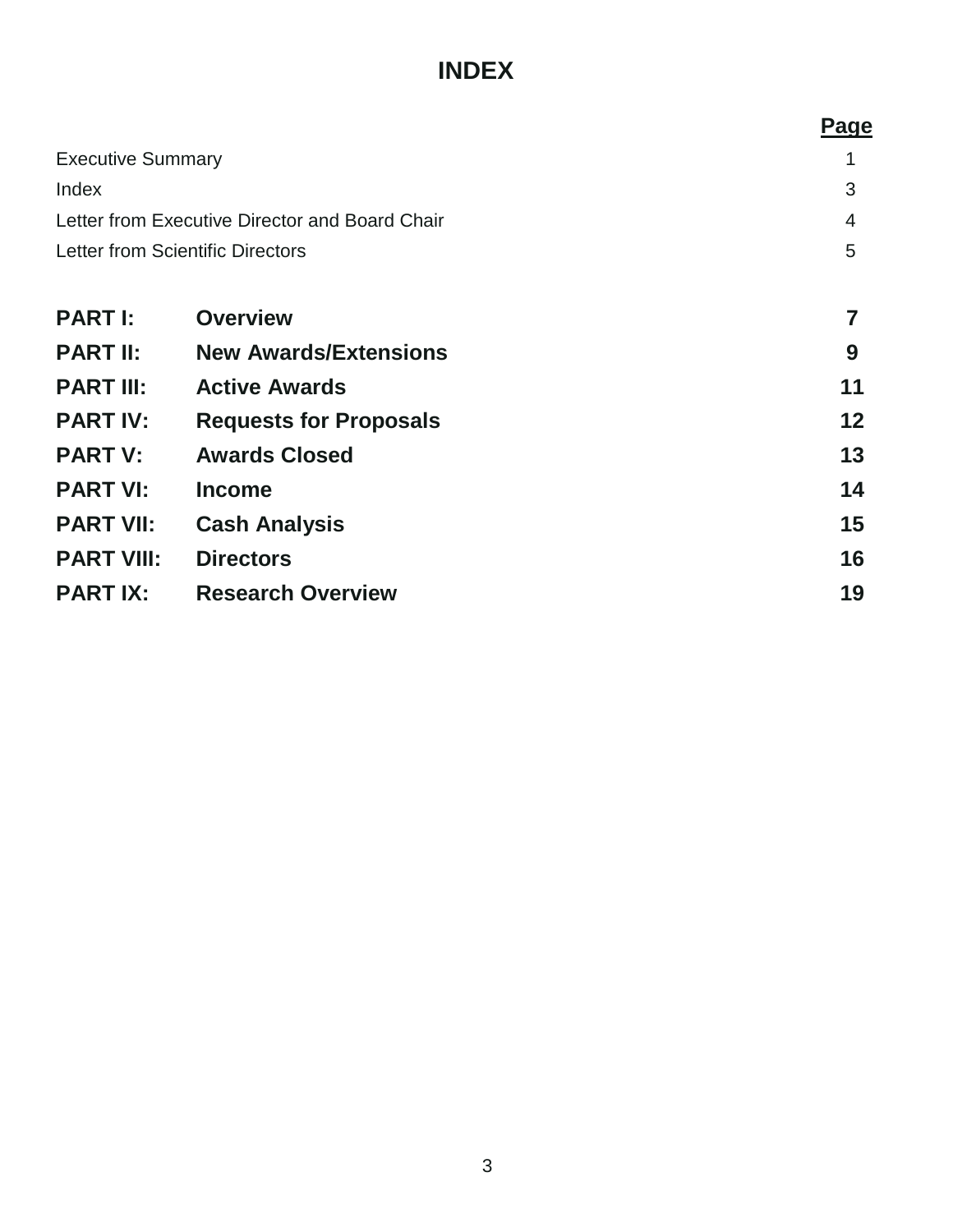# **LETTER FROM THE EXECUTIVE DIRECTOR AND BOARD CHAIR**

Dear Friends and Supporters:

On behalf of the Board of Directors, Scientific Directors and Executive Director, it is our pleasure to present the FY19 Report. This report highlights the progress and accomplishments in implementing the legislative mandate of promoting SCI research throughout South Carolina from July 1, 2018-June 30, 2019.

The SCIRF continues to receive monthly DUI collections and saw an annual decrease of 14% from FY18. The monthly average and yearly collections for FY19 were \$47,560.64 and \$570,727.69, respectively. The SCIRF is encouraged when DUI collections decrease in the hopes that it correlates to a decrease in drunk driving in South Carolina. We continue to judiciously award grants as funds allow, while working to promote SCI research and its translation within the state of South Carolina.

The SCIRF is as a source of research funding for any South Carolina entity that responds to the public RFP announcements. In the past year, the SCIRF promoted and supported SCI research through seven RFPs. Applications were reviewed for both scientific merit, often involving outside scientific reviewers knowledgeable with the topic, and for relevance to the mission of SCIRF.

The SCIRF had 7 grantees start their work in FY19 and had one no cost extension. Six awardees concluded their research in FY19. As of the end of FY19, the SCIRF had 15 active grantees including our Administrative and Research Cores.

We are pleased to provide this annual report for FY19.

Respectfully submitted,

Board Chair **Executive Director Executive Director** 

Catherine Leich Sheehan

Kevin W. Kopera, MD **Catherine Leigh Graham, MEBME**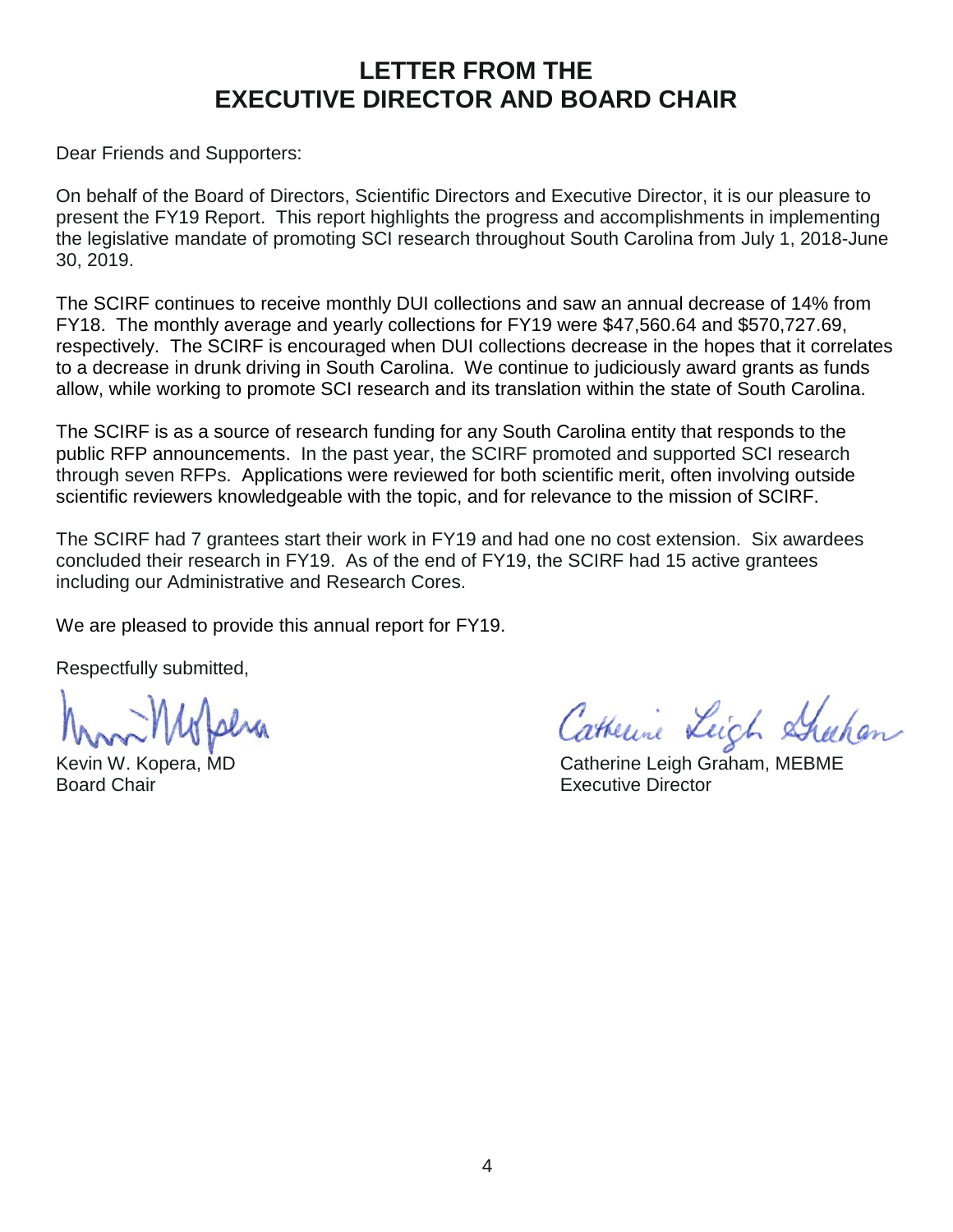# **LETTER FROM THE SCIENTIFIC DIRECTORS**

As Scientific Directors, we are privileged to provide scientific leadership for the South Carolina Spinal Cord Injury Research Fund (SCIRF) using our experience in SCI research. The SCIRF is an important component of the resources for people with SCI in South Carolina. As people with SCI are identified through one of our grants (statewide SCI surveillance), they are contacted to participate in another of our grants (SCI outcomes database), at which time they receive a listing of SCI resources within the state.

We are excited about the continued development of SCI research within the state of South Carolina and the manner in which the research has continued to build and lead to improved outcomes for those with SCI. We are particularly proud of the balance of projects including basic science studies necessary to understand SCI, epidemiologic research on the events leading to SCI and problems experienced by those with SCI in South Carolina, and the development of new interventions to help improve outcomes.

To best promote SCI research in South Carolina, we have utilized a number of funding mechanisms that encourage investigators to develop SCI research, mentor the next generation of investigators, and perform the research necessary to improve SCI outcomes, particularly within the state of South Carolina. Our primary mechanism is to invite investigator-initiated proposals, where the investigator submits the innovative idea, design of the research, and develops the objectives. Each proposal is reviewed by peers to determine quality and appropriateness. This allows investigators to bring forward new and important ideas. We also have a pilot grant mechanism to help investigators collect preliminary data to establish the foundation for more detailed proposals. These are smaller grants reviewed by the Scientific Directors and, as always, with decisions made by the Board of Directors. We provide mechanisms for the training of postdoctoral fellows – those with advanced degrees who are developing their own lines of research yet still need mentorship – as well as through an undergraduate research mechanism. We provide some support for conference grants and provide support to the statewide SCI Association, which is essential for getting the word regarding research out to people with SCI in South Carolina. There are special initiatives for basic science research and the outcomes database. Lastly, we have a mechanism to bridge investigators who have temporary lapses in federal funding so they can maintain their line of research as they move forward.

As we review our currently funded projects, we see diversity and strength in the number of entities receiving funding and the scope of work of the projects. Each of the three primary research universities in the state of South Carolina (Clemson, Medical University of South Carolina, University of South Carolina) have currently funded projects. Current grantees also include projects at Furman University, Prisma Health (merger of Palmetto Health Hospitals and Greenville Health System), and the South Carolina SCI Association. We continue to support basic science projects that address: (1) Repair mechanisms of SCI using novel multifunctional nanotherapeutics in rodents, (2) Examining the therapeutic strategy of using neuronal NOS/peroxynitrite/calpain system as a target for SCI repair, (3) Development/establishment of a systemic protocol for assessing the effects of microbial infections in individuals with SCI, (4) determination of the role of axonal stress granules involvement in improvement of axonal regeneration, (5) The effects of Premarin as well as estrogen embedded nanoparticle gel patch in SCI repair in rodents, and (6) Master's students are now recruited to carry out the research in SCI by the Basic Science Research Initiative Program.

Applied research continues to support ongoing surveillance to identify new instances of SCI treated within the state of South Carolina and to identify their causes and demographics. This sets the stage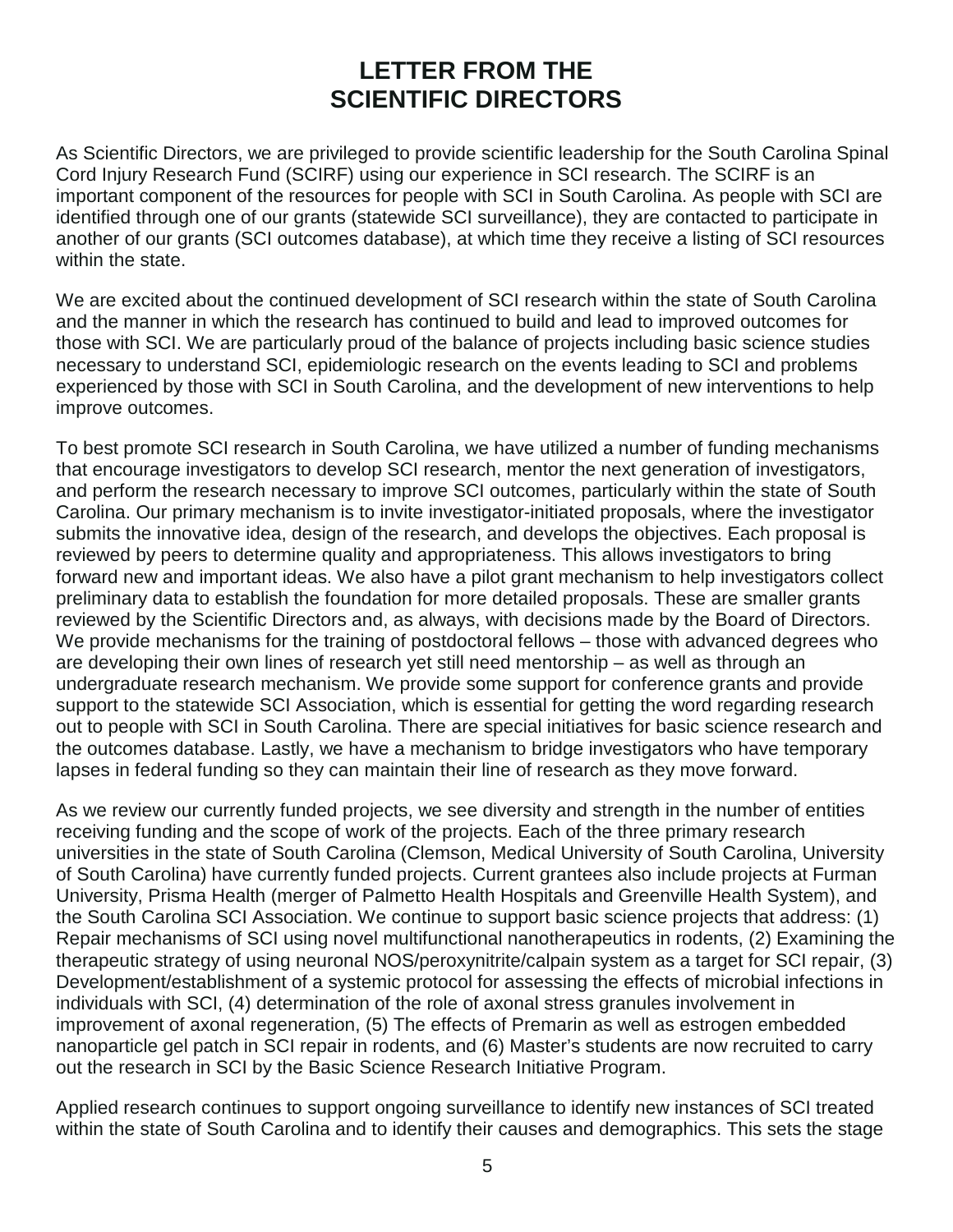for more detailed research that includes a statewide outcomes database and the study of the indirect costs of SCI due to lost employment and earnings. This year, we funded new pilot projects directed at important issues that include the development of microbial infections that may be associated with high cost of care and diminished health and quality of life. Another pilot project links data from the surveillance database to that of administrative records to identify the incidence of opioid use. This project will open the door for much more detailed research that utilizes our unique abilities in South Carolina to link data from different projects to better understand the needs and problems of those with SCI in South Carolina. The research and activities funded by the SCIRF have wide sweeping implications for people with SCI. In addition to the many accomplishments of the SCIRF in developing our research agenda, we are proud to have funded projects that have led to the development of research programs resulting in significant federal funding for SCI research in the state of South Carolina. We continue to fund training and mentorship at multiple levels from undergraduate to postdoctoral fellows. We also continue to support scientific and stakeholder-based conferences to disseminate critical findings from research so that they may have a practical impact on the lives of people with SCI. Bringing in and supporting new investigators in South Carolina is of great importance, as is our ongoing relationship with the statewide SCI Association that is comprised of those with SCI.

We feel privileged to have the honor to serve as Scientific Directors of the SCIRF and continue our unwavering efforts to move SCI research in South Carolina forward. We each have over 30 years of experience with SCI research in the development, conduct, dissemination, and translation of knowledge from our research. We are grateful for the opportunity to provide leadership and vision to the SCIRF, and we look forward to the upcoming year. As we continue to build research in South Carolina, we are proud to see the accomplishments, and we are forever grateful to those individuals with SCI who participate in research, the clinicians and technicians who provide services, and the dedicated researchers who look to find solutions to improve the health, quality of life, and longevity of those with SCI.

Just

James S. Krause, PhD Naren L. Banik, PhD

 $\lambda$ .

Scientific Director Associate Scientific Director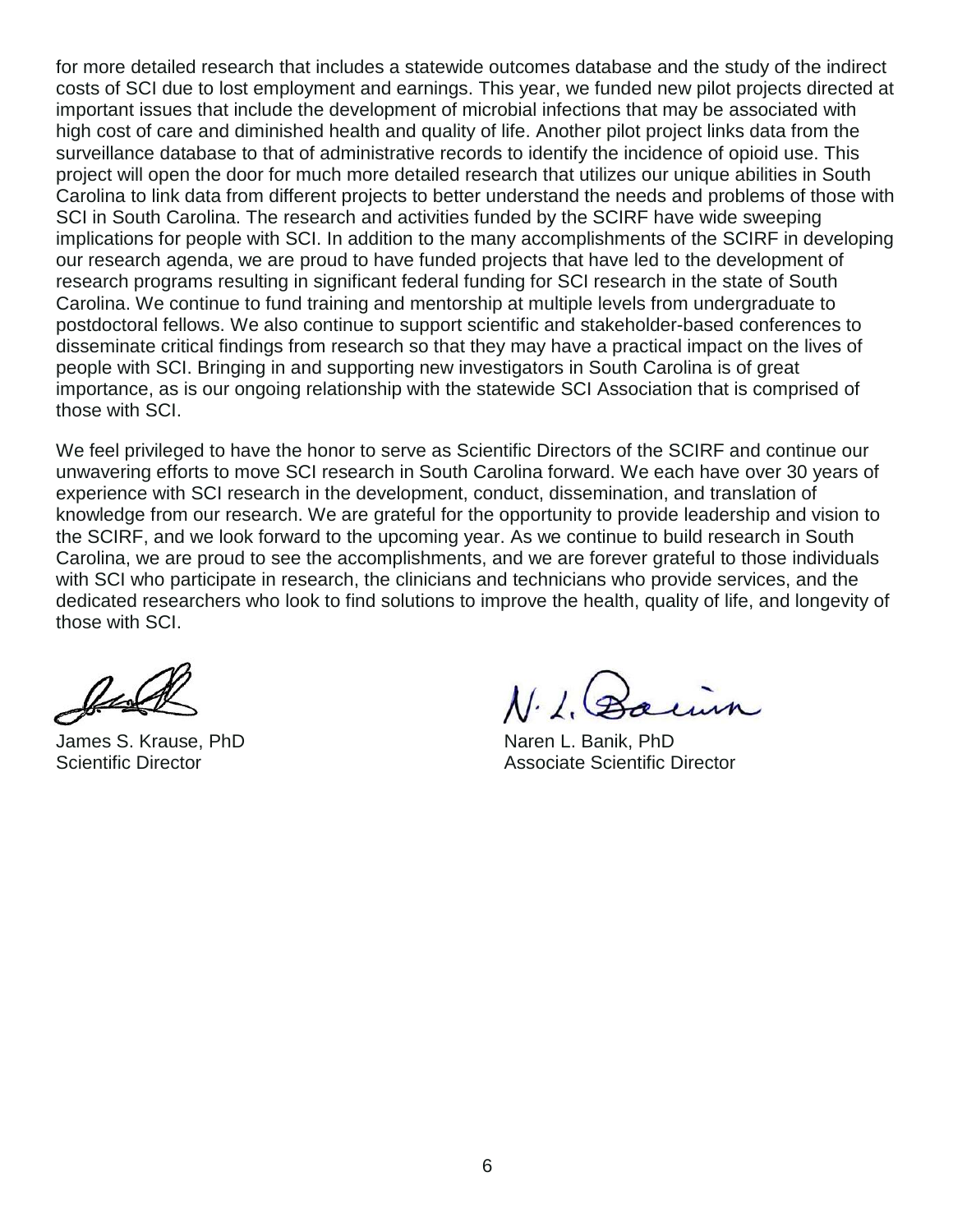# **PART I: OVERVIEW**

## **PURPOSE/CHARGE**

Promoting research to develop better understanding of causes and effective treatment strategies for paralysis, sensory loss, and other consequences of SCI and disease.

## **NEED**

SCI is a serious and usually irreversible cause of disability. The consequences of SCI are often severe and include paralysis, loss of sensation, loss of control over movement and bodily functions, chronic pain, metabolic disorders, and complications such as uncontrolled blood pressure and frequent infections. People with SCI may face extraordinary demands due to the costs of medical care and rehabilitation and the absence of environmental support. Family members of people with SCI are also affected. The long-term goal of the SCIRF is to minimize the risk and incidence of SCI, interrupt or reverse the process of such injuries, and improve the health and quality of life for residents of South Carolina who have an SCI.

## **LEGISLATIVE BACKGROUND**

The South Carolina SCIRF was established by the South Carolina General Assembly in 2000 by amendment (Bill S54 44-38-510) to Section 2, Chapter 38, Title 44 of the 1976 S.C. Code as signed by the Governor on July 20, 2000. The legislation calls for a \$100 surcharge to be levied on every South Carolina "Driving Under the Influence" conviction. The proceeds from this surcharge go to the SCIRF and are used to finance SCI research in South Carolina as well as cover basic operation and administrative costs for the SCIRF.

## **GOVERNANCE**

The SCIRF is governed by a seven member Board of Directors (BOD) appointed by the Governor upon the recommendation of the President of the Medical University of South Carolina (MUSC). It is comprised of two medical doctors from MUSC; two medical doctors specializing or significantly engaged in the treatment of people with SCI in South Carolina; two members who have an SCI or have a family member with an SCI; and one at large medical doctor who is a member of the South Carolina Medical Association.

## **ADMINISTRATION/SCIENTIFIC DIRECTORS**

The SCIRF is attached to MUSC for administrative purposes. The SCIRF has a full time Executive Director, Catherine Leigh Graham, MEBME, a part time Scientific Director, James S. Krause, PhD, and a part time Associate Scientific Director, Naren L. Banik, PhD.

The Scientific Directors are involved in all aspects of all research development and implementation including setting goals, developing project invitations to meet goals, and making recommendations based on their reviews to the SCIRF BOD of all such projects received.

## **PRIMARY OBJECTIVES**

Advance knowledge of SCI repair and regeneration within the South Carolina research community by encouraging physicians and scientists to apply expertise to the SCI field.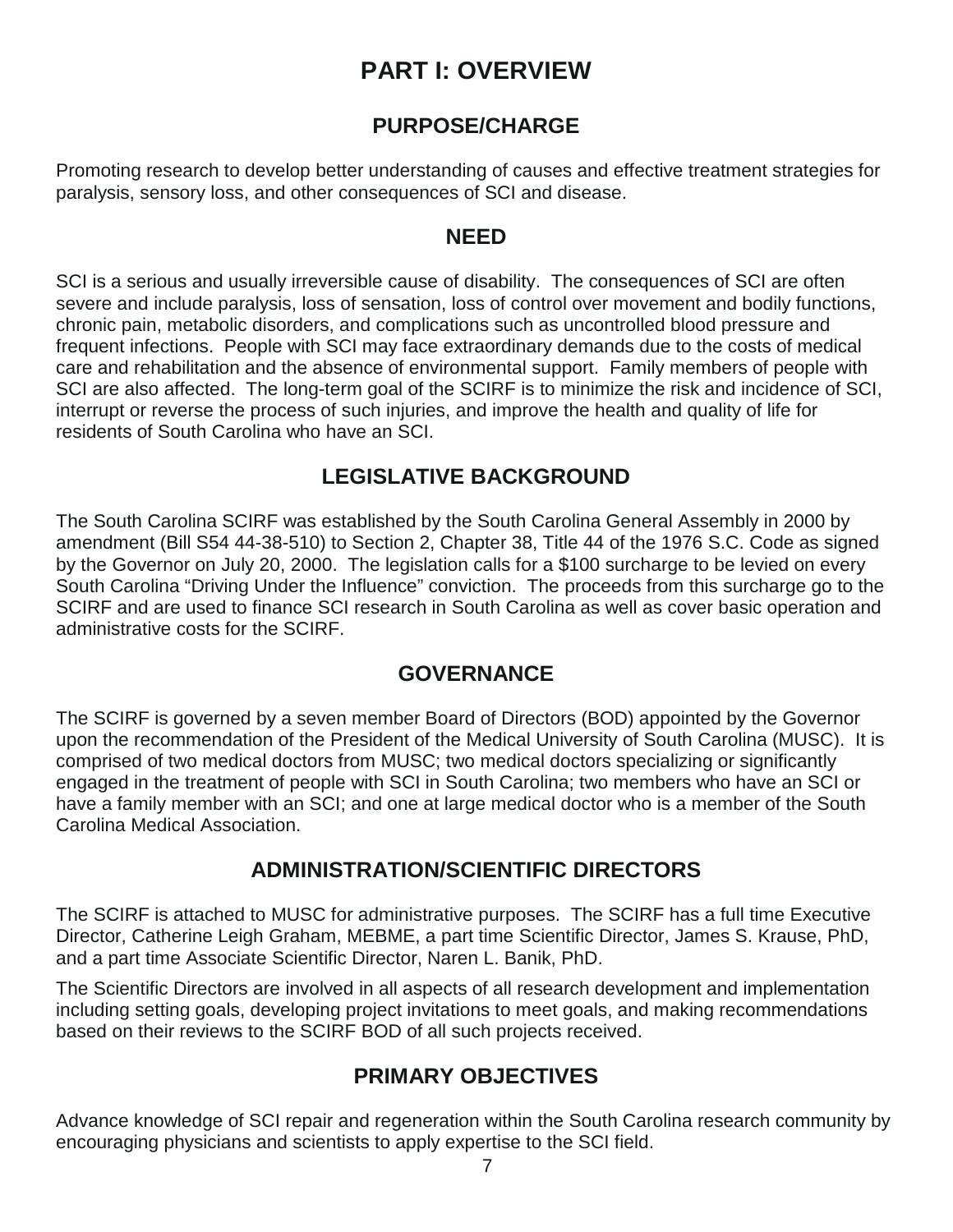Foster collaborative interdisciplinary approaches to SCI research among South Carolina hospitals, rehabilitative centers, research universities, and interested organizations.

Nurture next generation of SCI researchers through support of young scientists and post-doctoral fellows.

Improve the well-being and quality of life of individuals with SCI by research programs that prevent or treat the secondary conditions and consequences of SCI.

Set budgets and administer funds for SCI research as mandated by the South Carolina Legislative Act and assure highest quality of research and commitment by investigators.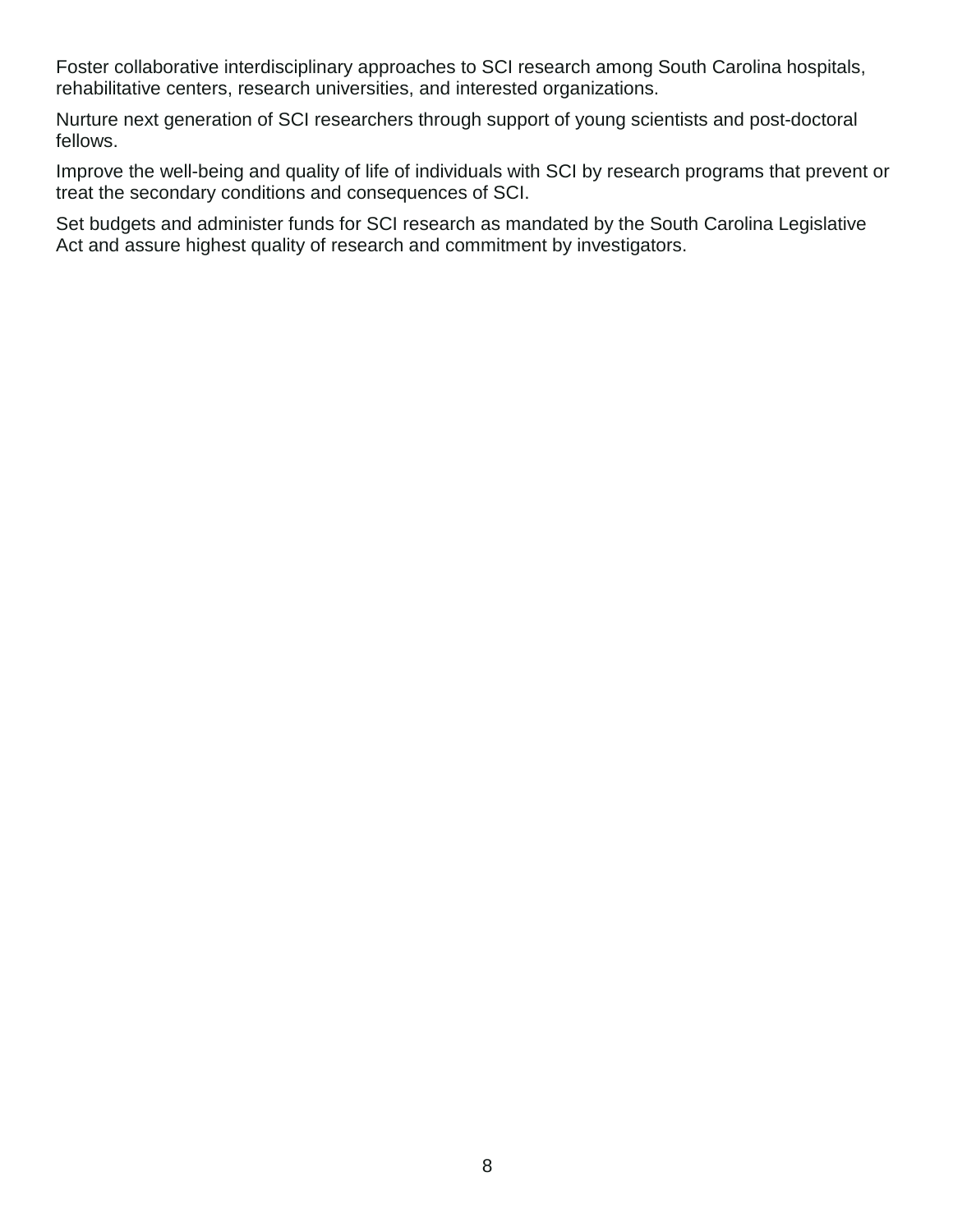# **PART II: NEW AWARDS/EXTENSIONS**

## **New awards made in FY18 but started in FY19**

#### *2018 PD-01 Targeting axonal stress granules to improve axon regeneration*

Postdoctoral Research Award Jeffery L. Twiss, MD, PhD, Professor – University of South Carolina (7/1/2018-6/30/2019 for \$67,500)

#### *2018 SpecReq-01 MUSC Research Laboratory*

Special Request Award Naren L. Banik, PhD, Professor – Medical University of South Carolina (7/1/2018-6/30/2019 for \$123,166)

## **New awards made in FY19 and started in FY19**

#### *2017 SI-02 Measuring Outcomes after SCI throughout South Carolina: Statewide Outcomes Database*

James Krause, PhD, Associate Dean for Clinical Research College of Health Professions - Medical University of South Carolina Special Initiative (1/1/2019-12/31/2023 for \$799,127)

#### *2018 P-01 Using the State Databases to Assess Opioid Use in Persons Living with Spinal Cord Injury in SC*

David E. Murday, PhD, Research Associate, Arnold School of Public Health – University of South Carolina Pilot Research Award (1/1/2019-12/31/2019 for \$26,601)

#### *2018 I-01 Nanoparticle Delivery of ENOblock and Recovery of Function in SCI*

Azizul Haque, PhD, Associate Professor of Microbiology and Immunology - Medical University of South Carolina Investigator Initiated Research Award (1/1/2019-12/31/2020 for \$150,000)

#### *2018 I-05 Harnessing the Tesenchymal Stem Cell Secretome for the Treatment of SCI*

Ehsan Jabbarzadeh, PhD, Associate Professor of Chemical and Biomedical Engineering - University of South Carolina Investigator Initiated Research Award (1/1/2019-12/31/2020 for \$150,000)

#### *2019 P-01 Regulation of retrograde transport in adult neurons a role in nerve regeneration*

Deanna Smith, PhD, Associate Professor, Department of Biological Sciences - University of South **Carolina** 

Pilot Research Award (6/1/2019-5/31/2020 for \$26,843)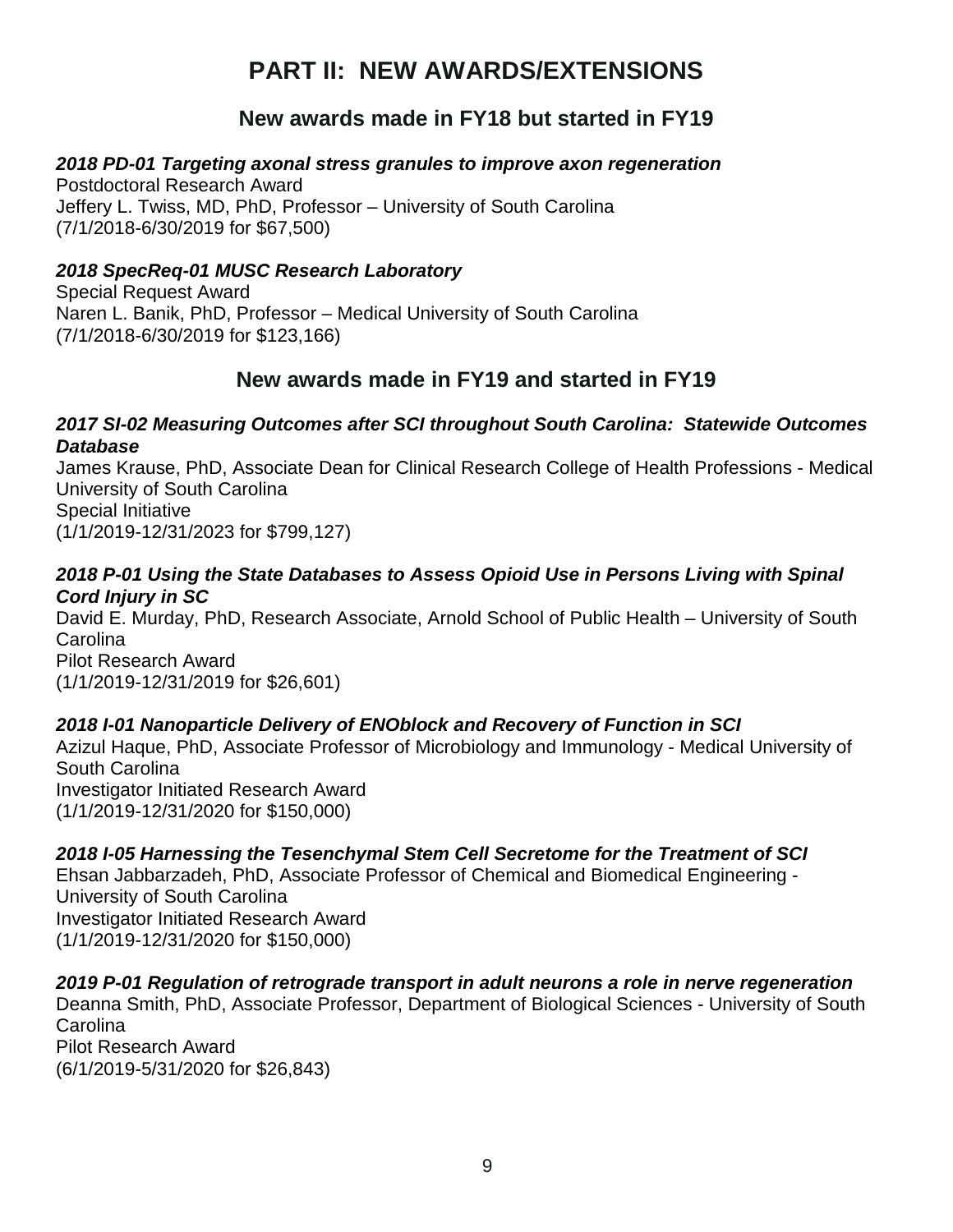## **No Cost Extensions in FY19**

#### *2015 I-02 Establishment of cellular model systems to investigate and manipulate the hostile environment produced by thrombin following spinal cord injury*

Victoria L. Turgeon, PhD, Associate Professor – Furman University Investigator Initiated Award (2/1/2016-1/30/2018 for \$79,568, No Cost Extensions 1/30/2019, 1/30/2020)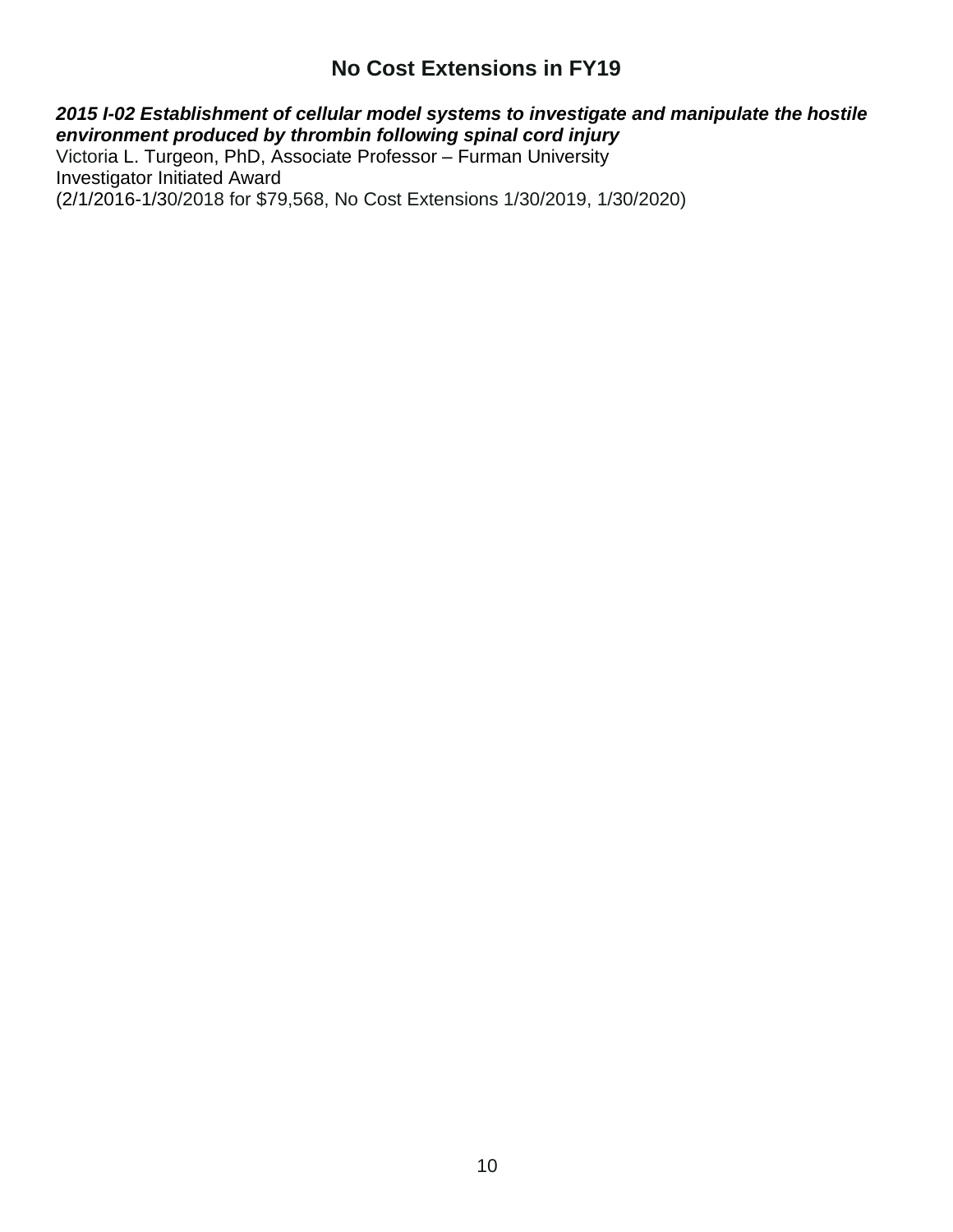# **PART III: ACTIVE AWARDS (as of the end of FY19)**

| Grant #          | <b>Title</b>                                                                                                                         | PI            | Insti-<br>tution |
|------------------|--------------------------------------------------------------------------------------------------------------------------------------|---------------|------------------|
| Admin.<br>Core   | <b>SCIRF Administrative Core Services</b>                                                                                            | Graham        | N/A              |
| Research<br>Core | <b>SCIRF Research Core Services</b>                                                                                                  | <b>Krause</b> | N/A              |
| 2015 I-02        | Establishment of cellular model systems to<br>investigate & manipulate the hostile environment<br>produced by thrombin following SCI | Turgeon       | Furman           |
| 2016 SI-02       | <b>SC Traumatic SCI Surveillance &amp; Registry</b>                                                                                  | Selassie      | <b>MUSC</b>      |
| 2016 SI-03       | <b>Basic Science Research Initiative</b>                                                                                             | <b>Banik</b>  | <b>MUSC</b>      |
| 2016 I-01        | Lower-Limb (Ankle) Stretching Device via the<br><b>Vittori Device</b>                                                                | <b>DuBose</b> | Prisma           |
| 2016 I-04        | Indirect Costs of SCI in SC due to lost earnings                                                                                     | Cao           | <b>MUSC</b>      |
| 2017 SI-01       | <b>SCIA Cooperative Agreement</b>                                                                                                    | Rodriguez     | <b>SCIA</b>      |
| 2017 B-01        | Multifunctional nanotherapeutics for Spinal Cord<br><b>Injury Repair</b>                                                             | Lee           | Clemson          |
| 2017 I-01        | Targeting neuronal NOS/peroxynitrite/calpain<br>system as a therapeutic strategy for the treatment<br>of SCI                         | Khan          | <b>MUSC</b>      |
| 2017 SI-02       | Measuring Outcomes after SCI throughout South<br>Carolina: Statewide Outcomes Database                                               | <b>Krause</b> | <b>MUSC</b>      |
| 2018 P-01        | Using the State Databases to Assess Opioid Use<br>in Persons Living with Spinal Cord Injury in SC                                    | Murday        | <b>USC</b>       |
| 2018 I-01        | Nanoparticle Delivery of ENOblock and Recovery<br>of Function in SCI                                                                 | Haque         | <b>MUSC</b>      |
| 2018 I-05        | Harnessing the Tesenchymal Stem Cell Secretome<br>for the Treatment of SCI                                                           | Jabbarzadeh   | <b>USC</b>       |
| 2019 P-01        | Regulation of retrograde transport in adult neurons<br>a role in nerve regeneration                                                  | Smith         | <b>USC</b>       |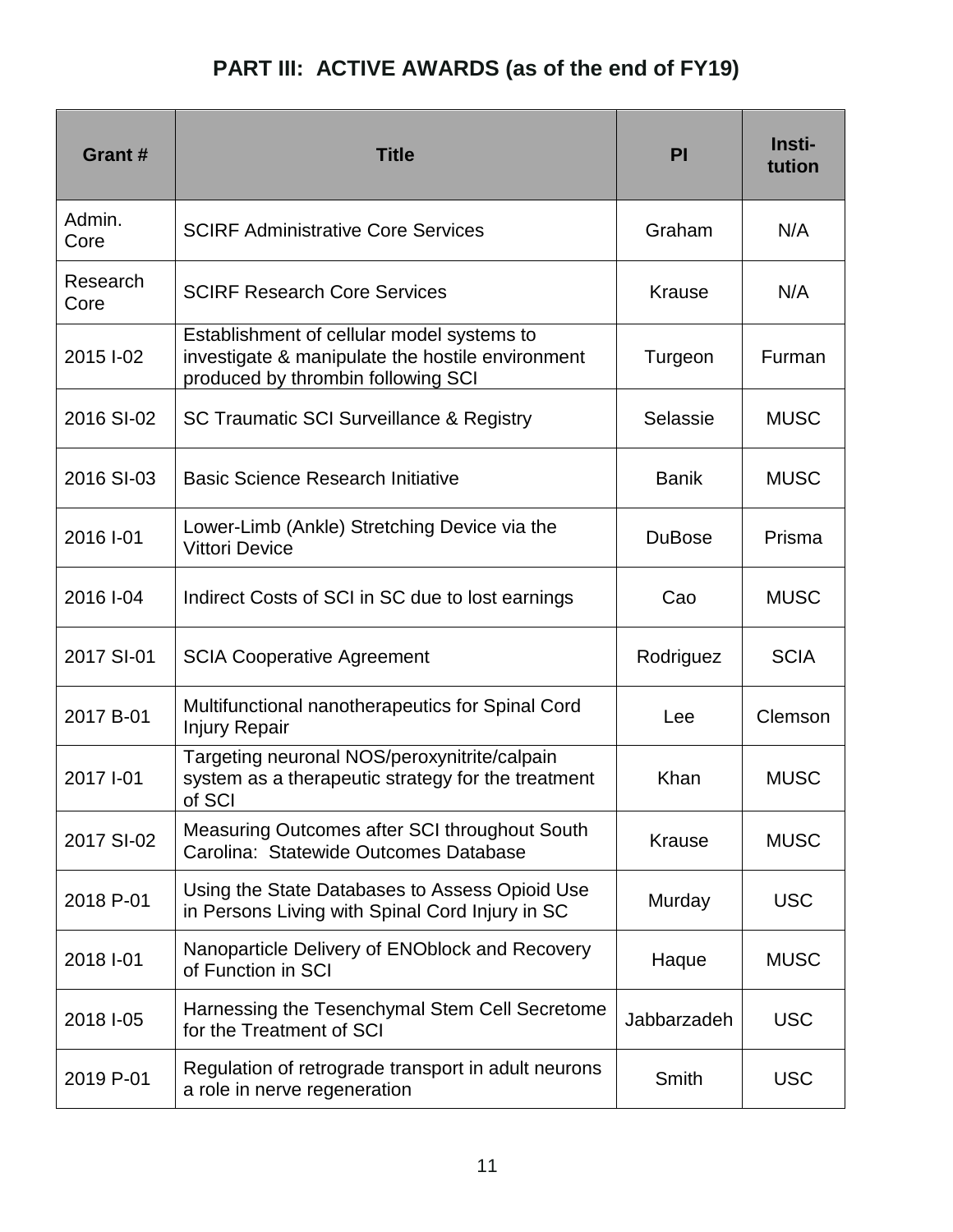## **PART IV: REQUESTS FOR PROPOSALS (RFP)**

The SCIRF has maintained a focus on building research infrastructure, expertise and capacity throughout South Carolina. In order to accomplish this task, the SCIRF posted seven RFP's throughout FY19 which can be found on the website under [Request for Proposals.](http://academicdepartments.musc.edu/scscirf/RFPs.html) The name of each RFP includes the year that the RFP was last modified.

#### **RFP 2017-P (Pilot)**

Status: Open

**RFP 2017-S (Student Research Internship)**

Status: Open

#### **RFP 2018-I (Investigator Initiated Research)**

Status: Recurring Deadlines of January 15<sup>th</sup> and August 15<sup>th</sup>

## **RFP 2017-B (Bridge Funding)**

Status: Open

## **RFP 2016-R (Recruitment/Seed Funding)**

Status: Open

**RFP 2017-CET (Conference/Education/Training)** Status: Open

## **RFP 2017 PD-Rev (Postdoctoral Research)**

Status: Open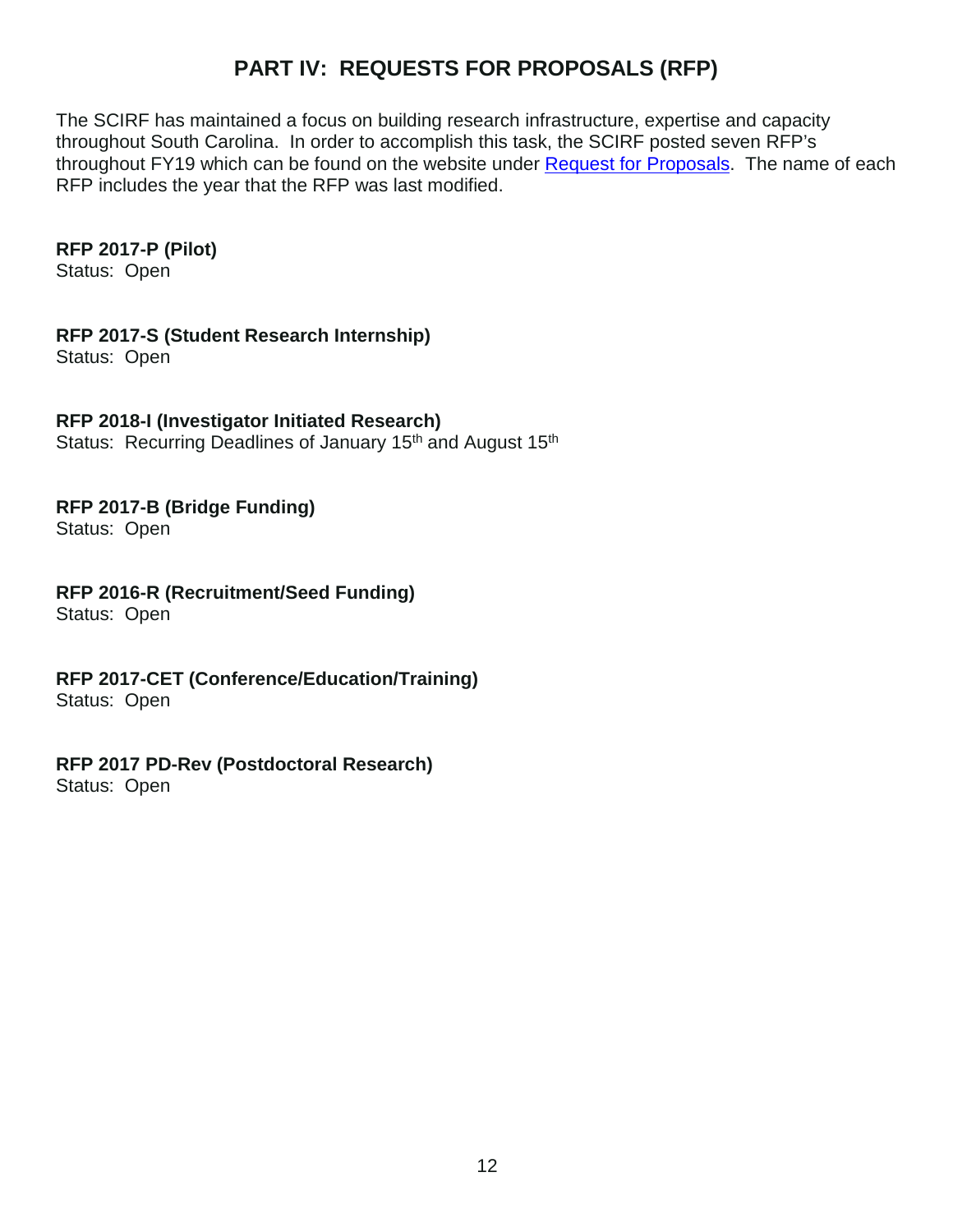## **PART V: AWARDS CLOSED in FY19 (In Order of Date Awarded)**

#### *09-001 Measuring Outcomes after SCI throughout SC: A System of Tracking, Research, & Referral*

James S. Krause, PhD – Associate Dean for Clinical Research, College of Health Professions, Medical University of South Carolina Special Initiative Grant (12/1/2009-11/30/2014 for \$975,000; \*extensions 11/30/2016, 12/31/2018)

#### *2014 R-01 Modulation of Stretch Reflexes during Walking in People after SCI*

Aiko Thompson, PhD – Associate Professor Department of Health Science and Research, Medical University of South Carolina Recruitment/Seed Grant (3/1/2015-2/28/2019 for \$117,559; \*extension 2/28/2019)

#### *2015 I-01 Novel combination therapy for neuroprotection in SCI*

Swapan K. Ray, PhD – Professor Department of Pathology, Microbiology and Immunology, University of South Carolina-School of Medicine Investigator Initiated Research Grant (7/1/2015-6/30/2017 for \$80,000, \*extensions 6/30/2018, 6/30/2019)

#### *2017 P-01 Retrospective Assessment of microbial infections in Traumatic SCI population*

Anindya Chanda, PhD – Assistant Professor, University of South Carolina Pilot Grant (4/15/2018-4/14/2019 for \$29,595)

#### *2018 PD-01 Targeting axonal stress granules to improve axon regeneration*

Jeffery L. Twiss, MD, PhD – Professor, University of South Carolina Post Doc Grant (7/1/2018-6/30/2019 for \$67,500)

#### *2018 SpecReq-01 MUSC SCI Basic Science Research Laboratory*

Naren L. Banik, PhD – Professor, Medical University of South Carolina Special Request Grant (7/1/2018-6/30/2019 for \$123,166)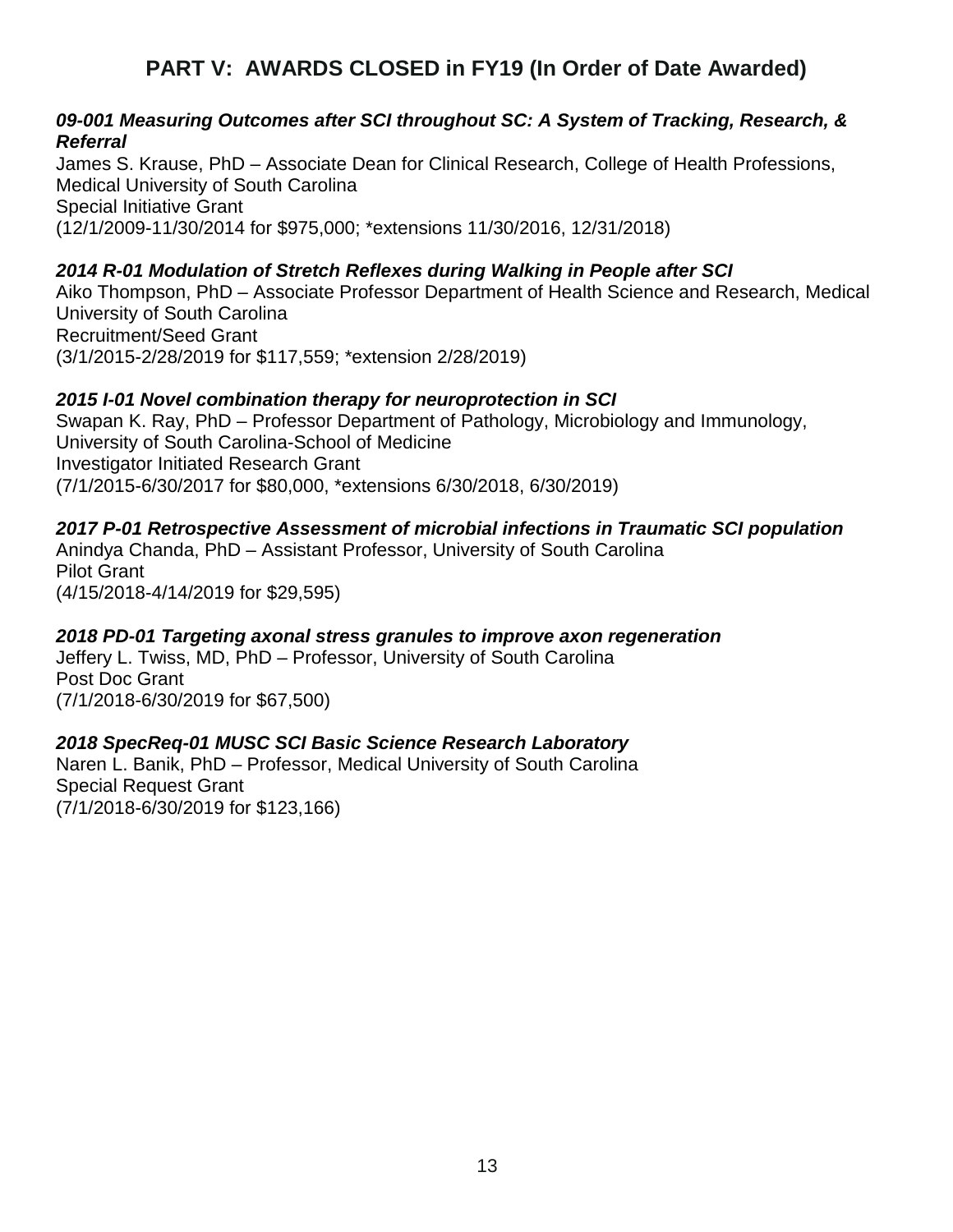## **PART VI: INCOME**

The income to the SCIRF comes exclusively from revenue attributed to a \$100 fee levied on every "Driving Under the Influence" (DUI) conviction in South Carolina. MUSC is the legislated administrator of these collected funds and is the state agency responsible for their oversight.

The \$100 per DUI surcharges are received monthly throughout each fiscal year. Below is the table of monthly collections for FY19. The total collected was \$490,863.49 with a monthly average of \$40,905.29. This amount is a decrease of 14% from the previous fiscal year.

| Month                  | 2018-2019    |
|------------------------|--------------|
| Jul                    | \$36,154.57  |
| Aug                    | \$41,714.98  |
| Sep                    | \$36,045.64  |
| Oct                    | \$41,522.38  |
| Nov                    | \$31,563.29  |
| Dec                    | \$44,302.54  |
| Jan                    | \$31,794.12  |
| Feb                    | \$42,888.58  |
| Mar                    | \$44,213.41  |
| Apr                    | \$52,414.74  |
| May                    | \$49,401.48  |
| Jun                    | \$38,847.76  |
| <b>FY19 TOTAL</b>      | \$490,863.49 |
| <b>Monthly Average</b> | \$40,905.29  |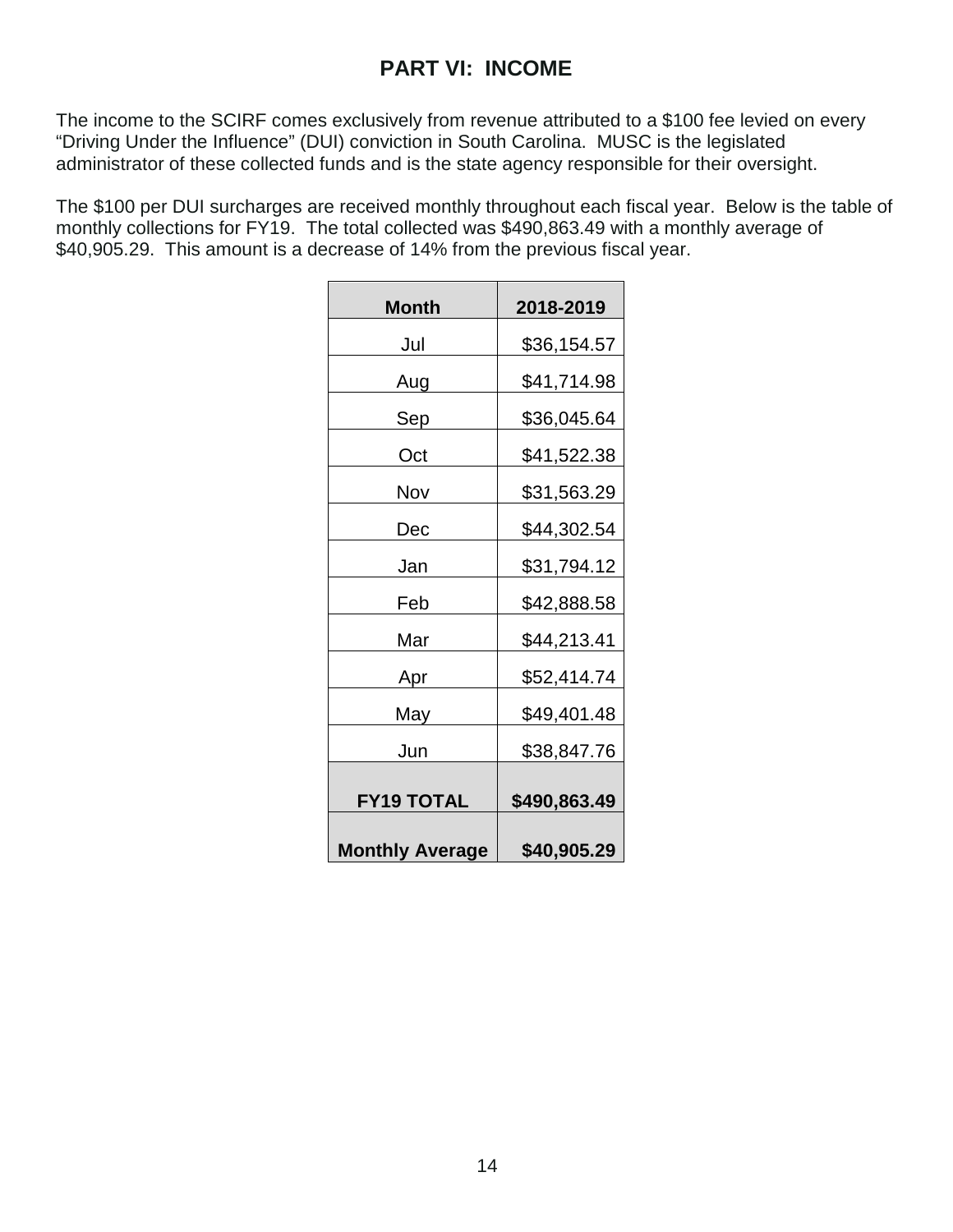## **PART VII: CASH ANALYSIS (Life to Date) March 2001 - June 2019**

| \$13,686,295.05   |
|-------------------|
| \$(10,065,286.27) |
| \$(2,807,506.46)  |
|                   |

BALANCE \$ 813,502.32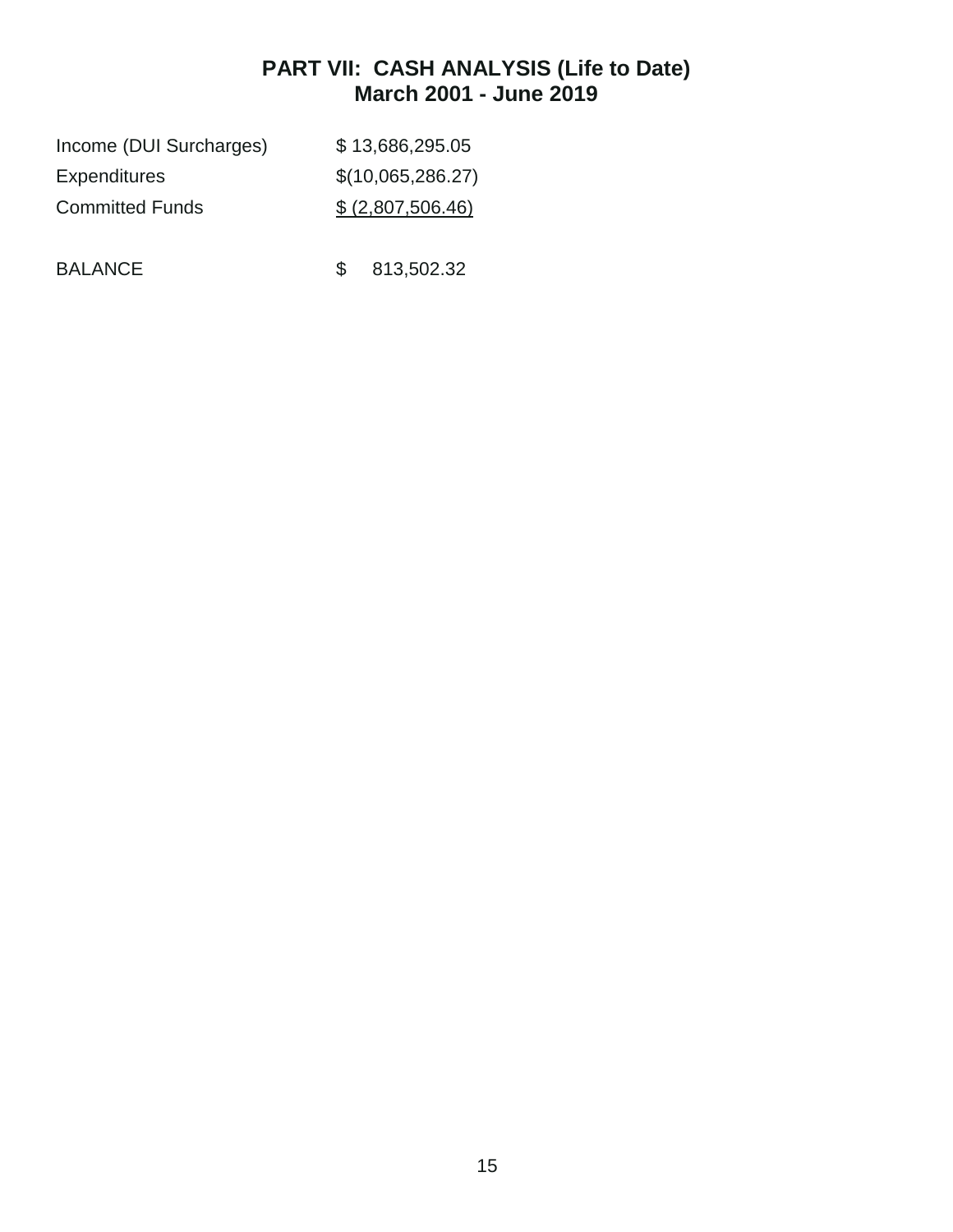## **PART VIII: DIRECTORS (as of end of FY19)**

## **Board of Directors**



**M. Noreen Herring, MD** Charleston, SC (Category A) – Medical Doctor from MUSC Specialist in Physical Medicine & Rehabilitation, Assistant Professor at MUSC Neuroscience Department W: 843-792-3221



**Kevin W. Kopera, MD, MPH - CHAIR** Greenville, SC (Category B) – Medical Doctor specializing in treatment of people with SCI Board Certified in Physical Medicine and Rehabilitation. Medical Director Roger C. Peace Rehabilitation Hospital W: 864-455-3754



**Stephen E. Rawe, MD, PhD** Charleston, SC (Category D) – At large medical doctor, member of the SC Medical Association Board Certified Neurosurgeon - Retired



**Sherwood L. Toatley** Chapin, SC (Category C) – Person with an SCI 911 Telecommunicator with the City of Columbia Email: toatley@musc.edu



**Victoria L. Turgeon, PhD** Greenville, SC (Category C) – Family member with an SCI Professor, Furman University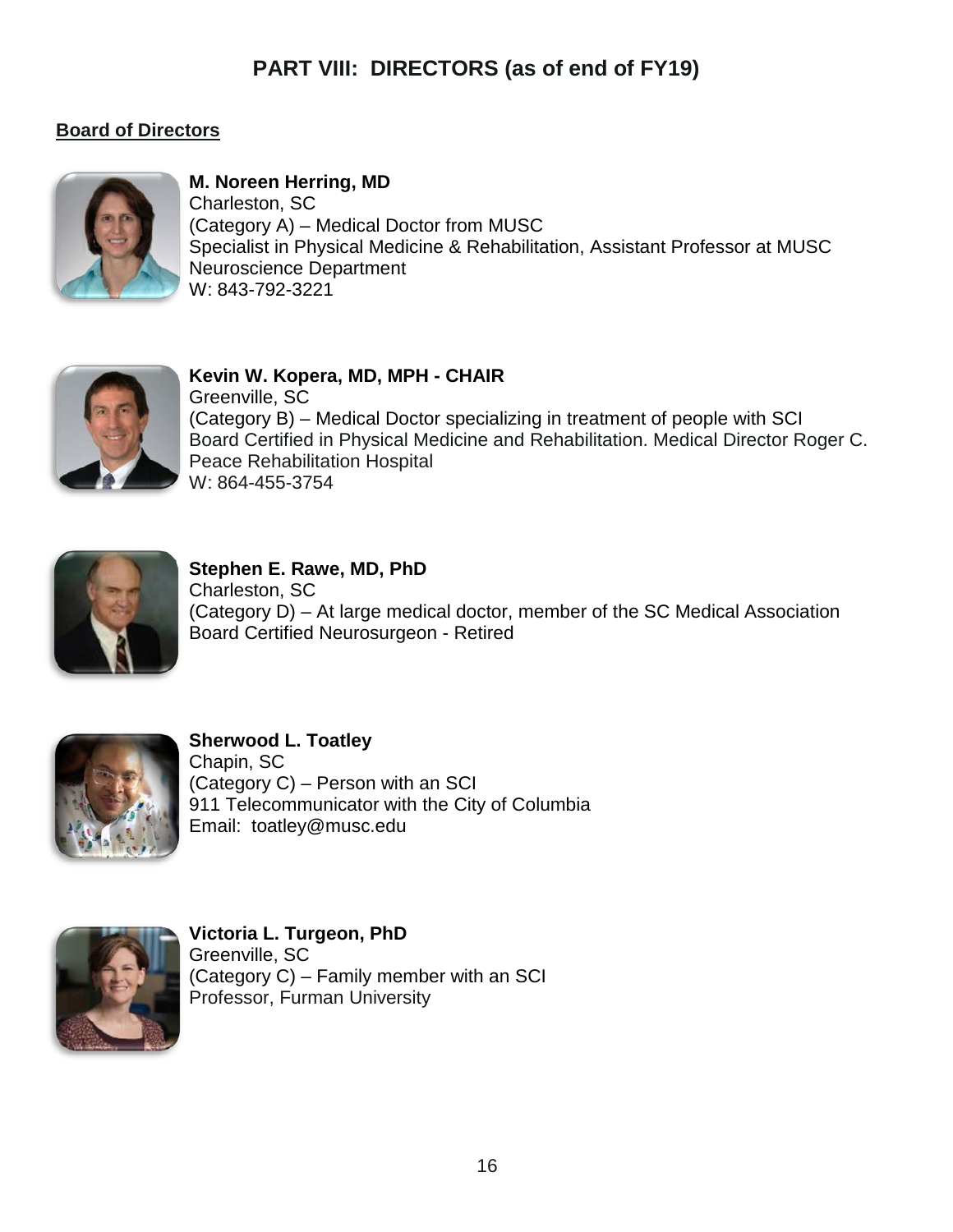

**Abhay K. Varma, MD, MBBS** Mt. Pleasant, SC (Category A) – Medical doctor from MUSC Associate Professor of Neurosurgery at MUSC W: 843-792-1308



#### **Heather W. Walker, MD** Mount Pleasant, SC (Category B) – Medical Doctor specializing in treatment of people with SCI PM& R, SCI Medicine, Program Director of Neuroscience Services Encompass Health Rehabilitation Hospital of Charleston W: 843-820-7634

## **Executive Director**



**Catherine Leigh Graham, MEBME** *Executive Director* W: 843-614-1756 Email: grahacat@musc.edu

## **Scientific Directors**



**James S. Krause, PhD** *Scientific Director* Associate Dean for Clinical Research College of Health Professions, MUSC W: 843-792-1337 Email: krause@musc.edu



**Naren L. Banik, PhD** *Associate Scientific Director* Professor, Department of Neurology and Neurosurgery, MUSC W: 843-792-7594 Email: baniknl@musc.edu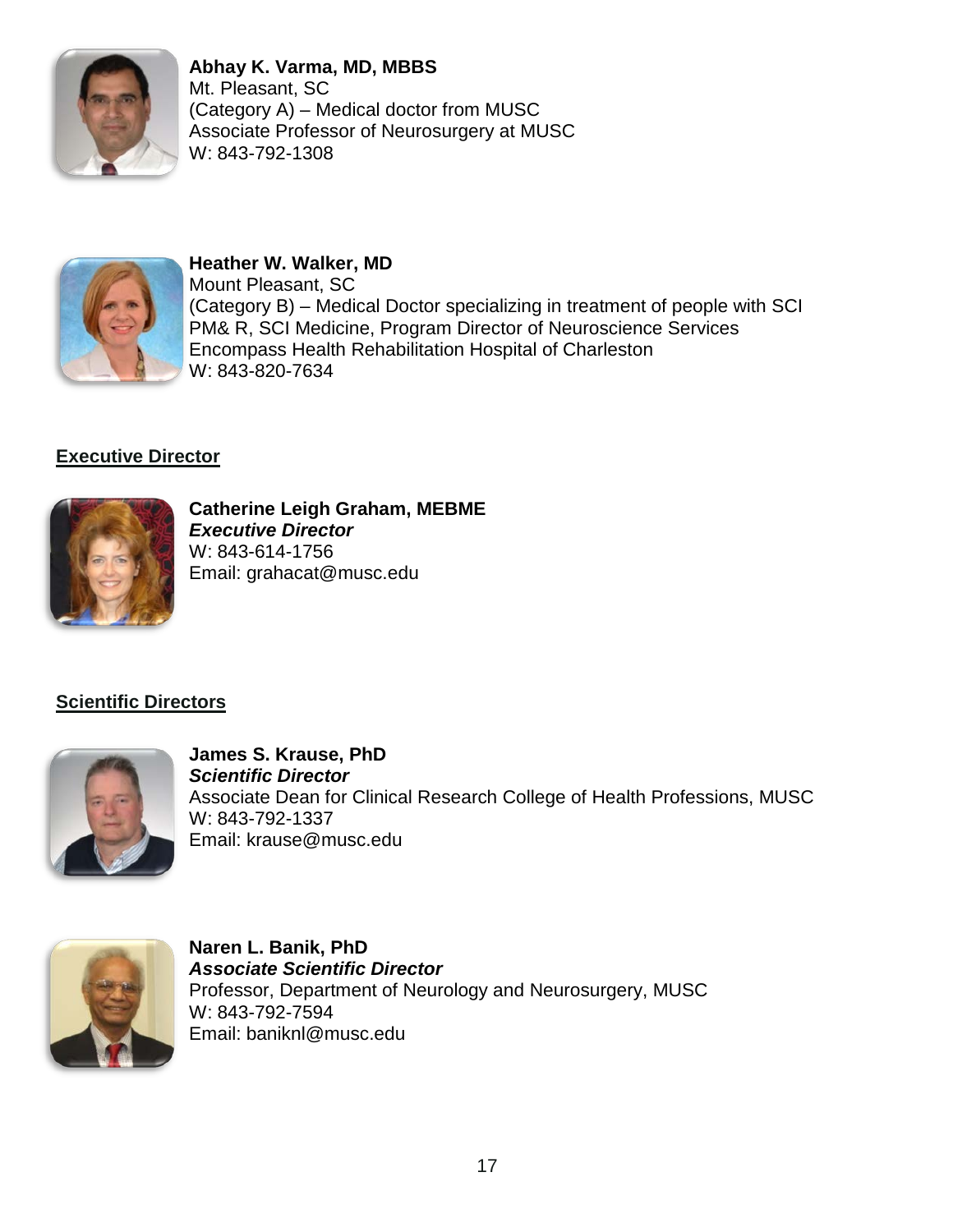### **Terms**

**Category A.** Two medical doctors from MUSC

**M. Noreen Herring, MD** – second term (2022) **Abhay K. Varma, MD** – second term (2023)

**Category B.** Two medical doctors at large specializing or significantly engaged in the treatment of people with an SCI

**Heather W. Walker, MD** – first term (2021) **Kevin W. Kopera, MD, MPH** – second term (2021)

**Category C.** Two members who have an SCI or a family member with an SCI

**Victoria L. Turgeon, PhD** – first term (2022) **Sherwood L. Toatley** – first term (2023)

**Category D.** One at large medical doctor who is a member of the SC Medical Association

**Stephen E. Rawe, MD** – first term (2020)

#### **Passing of the Gavel**

The SCIRF Board of Directors re-elected Dr. Kevin W. Kopera as the Board Chair at the fall Board meeting in 2018 and he began serving his fourth year as Chair in March of 2019.

#### **Meetings**

The BOD holds in-person meetings, usually 2-3 per year, to address the organization of the SCIRF as well as directional goals. Meeting dates and locations are listed below. The BOD is responsible for approving all grants awarded as well as budgets for Administrative and Research Core functions.

#### **November 2, 2018 – University of South Carolina, Columbia April 4, 2019 – Furman University, Greenville**